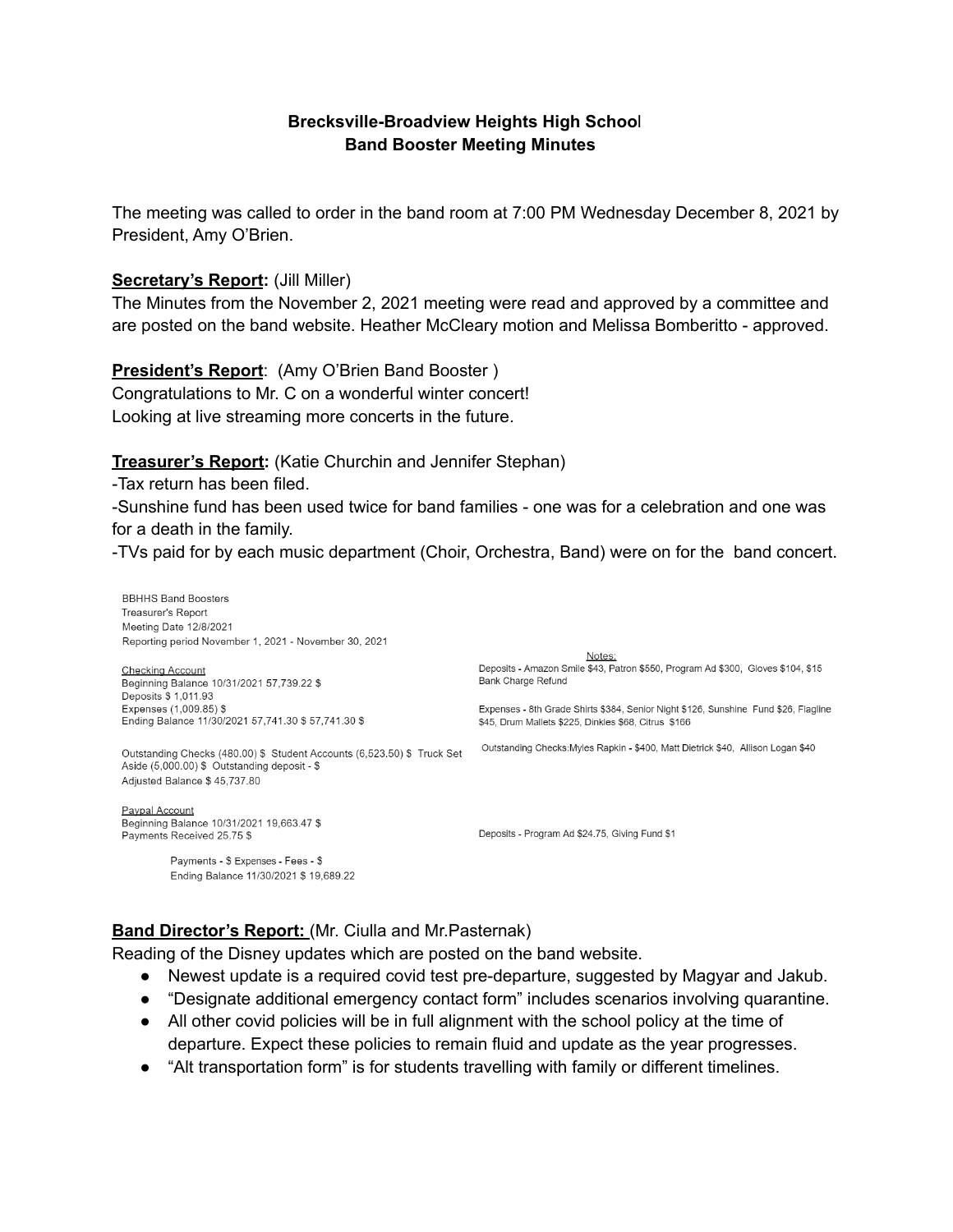- If your child has different travel arrangements, they will still pay the full fee. Only exception would be if both travel and hotel are fully separate from band arrangements, in this case the student would need to buy the tickets to get into the parks (Great Day will set you up with that).
- Cancellation policy only thing stopping it is a full Disney shut down. Outside of that, this trip is happening. If you have any reservations, it is \$62 to protect your investment with travel insurance policy through Great Day.
- Great Day has proven they do right by kids and families in these exceptional times and before.
- When considering travel insurance also consider the 24 hour covid test requirement and review the coverage specifics in detail with Great Day.
- **Pay at Great Day** there is an online option, link will be shared soon but will include an online fee to pay that way. Check dropped off at Great Day is the only way to avoid the fee.
- Watch for credit card fee. Checks and cash are only non-fee payment.
- For families also travelling, Great Day has group discounts, please call them to discuss options.
- Flute and clarinet players traditionally pack their instrument in personal luggage, rest are put on the bus.
- Masks on the bus are required.
- 15-20 chaperones are needed. Chaperones have check in times with groups carry first aid - make sure your group gets where they need to go on time, etc. Chaperones pay full price.
- Kids are free to roam in the park with emergency numbers and check in times in hand.
- Students normally pick their groups similar to bus rides.
- **Itinerary is draft only** not confirmed will confirm 8 weeks before.
- Pick your buddy, pick your quad. This will be later. 2 beds, 4 students.
- Parent meeting will detail what additional monies are needed for the students to carry for things like food/snacks. Draft itinerary has good detail.
- Hotel is right behind All Star Resorts.

#### **Program Committee Reports:** (Laura Mroczka)

Box Office: (Melissa Garten)

Chaperones: (Pam Johnson)

Hospitality/Game Snacks: (Packard and Zumwalt families)

Equipment Games / Events: (Randy Goldthorpe, Michael Zumwalt)

PSO: (Michelle Banks) SEE END OF NOTES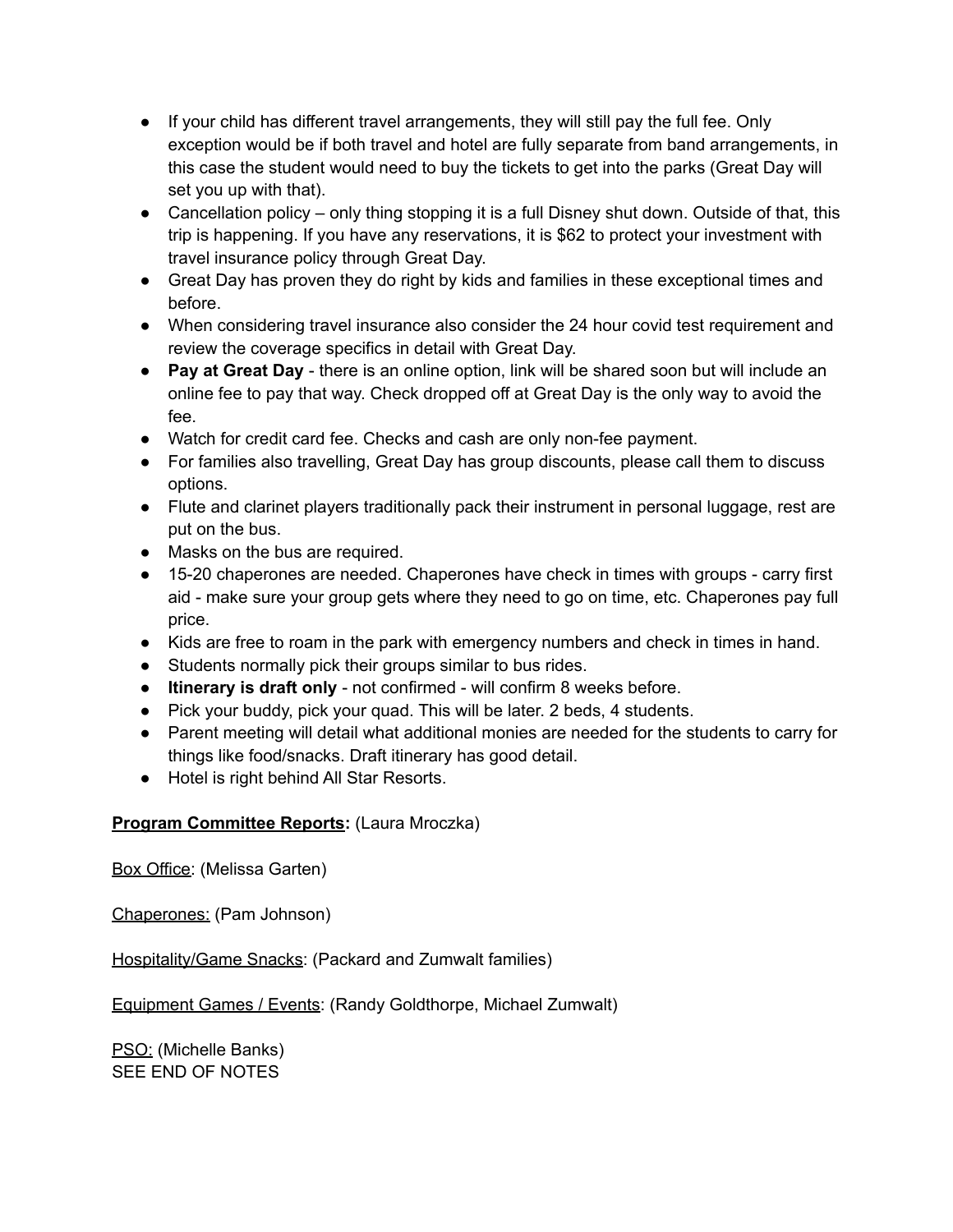Publicity: (Ingrid Sprague) Citrus sale, Concert done Need to post Disney commitment form reminder

Senior Night: (Stacy Fening)

Swarm Board and Decorations: (April Thornton)

We thank April for start of year decorations and hallway.

Looking for Disney ideas - Ingrid OK to take the lead here, noting copyright precautions. Not all kids have lockers this year so likely going to look at the hallway for decorations.

● Could try a craft night to get it done.

Mr. C is not going to use the star wars music - Disney is not a star wars theme.

Uniforms: (Lori Reagan) Sheyenne – ready to go for Disney, need the list of who is going. Need to make a dry cleaning date - should be done by February - at On the Spot.

Summer Uniforms: (Laura Mroczka)

Yard Signs: (Melinda Torres)

Beebucks: (Katie Churchin) Hold to January

Band Alumni: (Rob Still)

Covid chair: (------)

Flagline: (Nikki Whitehead) Amy will reach out and make sure she's ready for Disney t-shirt design. Star Sports did it before. Need to be cautious about supply chain delays. A committee will form to take this forward.

Trunk or Treat: (Denise Paulsen)

#### **Ways and Means Committee Reports:** (Heather McCleary)

Athletic Programs: (---------------)

Athletic Program Sales: (---------------)

Athletic Program Layout: (Diane Thompson) Winter Program, still needs some information - should she reach out to Meaghan? Yes. Use marching band roster for pep band.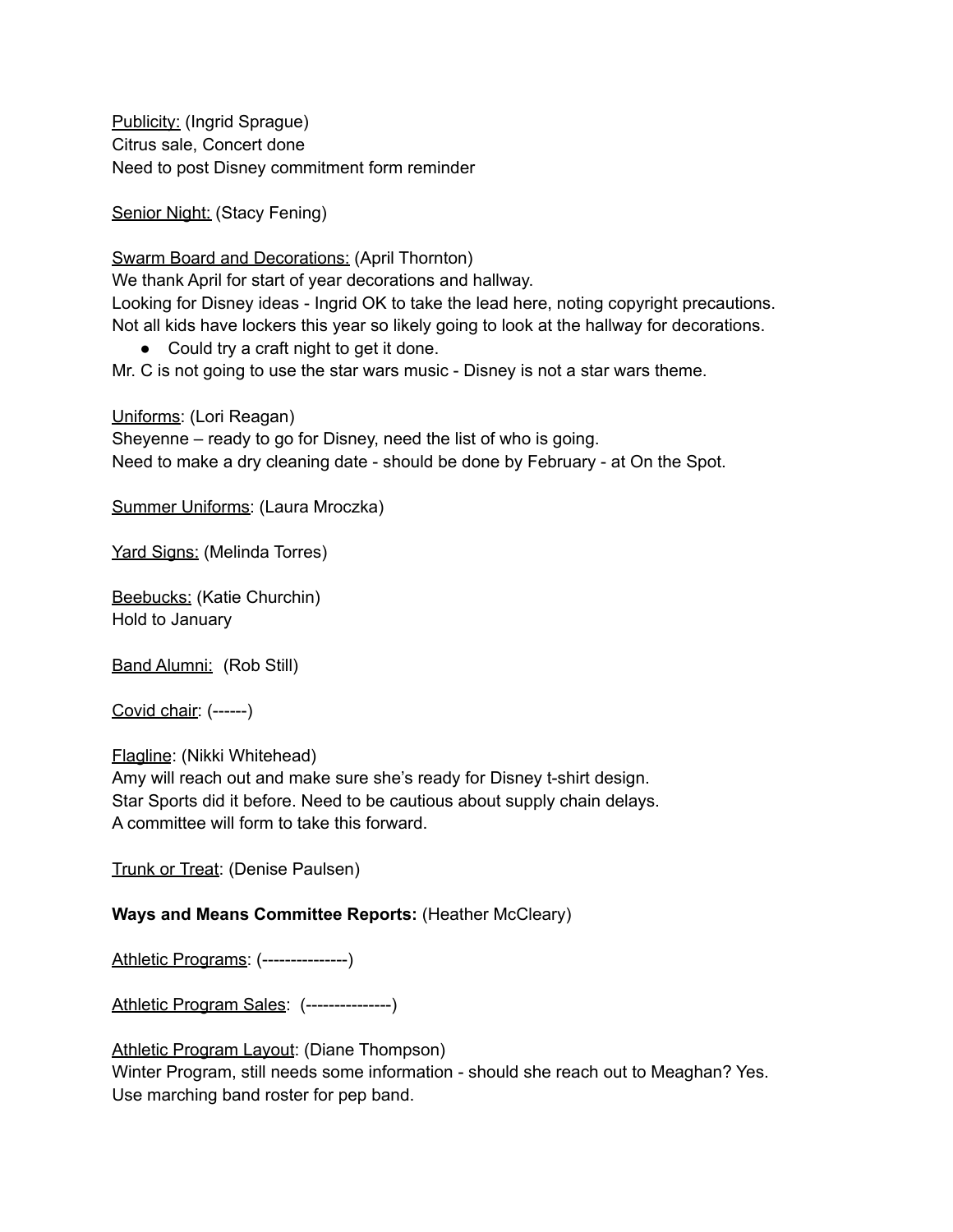No new Sales for Winter Program.

**Acknowledged by Amy a huge thank you to Diane for handling the Programs**

We need 2 additional people for next year: sales and liaison to sports teams. Thank you to Mr. P and Mr. C for Concert programs!

#### Citrus Sales: (Heather McCleary)

Delivery pick up Saturday went really well - about ½ as many as 2 years ago

- 293 boxes to school 6 thousand pounds of fruit profit was 3184
- 74 to recipients little under 800 profit for that
- Approximately 4000 KID bee buck profit in total so far

The Grove opened the sale again - 12 December to order - can still pick a student - can still get before Xmas.

Any issues - Heather will get you in touch with our rep to fix.

Boxes were donated to hunger drive at the high school and middle school.

**How does credit get applied to child's Disney trip?** A sheet will go to Great Day - you have to pay the full first payment and then will be told how much is owed (will include Bee Bucks as an option to use)

Disney Raffle: (Melissa Garten)

Fundraiser made \$1946 in ornament and ticket sales - one ½ trip winner at winter concert. Detailed discussion of 2nd raffle (since cancelled).

Endowment/Patrons: (Kim Shaheen) 2 new Patrons added

Spirit Wear: (Melinda Torres, Julie Zukauckas)

Spirit Wear Disney: (Nikki Whitehead)

A Motion to Adjourn: Ingrid and Mr. P 8:14 p.m. Two volunteers to review today's minutes: Stacy Fening and Katie Chruchin Adjourned

Attachments:

# **PSO Council Report to Band Boosters December 8, 2021**

# PSO COUNCIL REPORTS

Yuletide hunger update – after announcing the Yuletide Hunger Program would not happen this year, the PSO Council got word that it would be allowed to happen. Students have been collecting non-perishables and canned goods at all of the schools.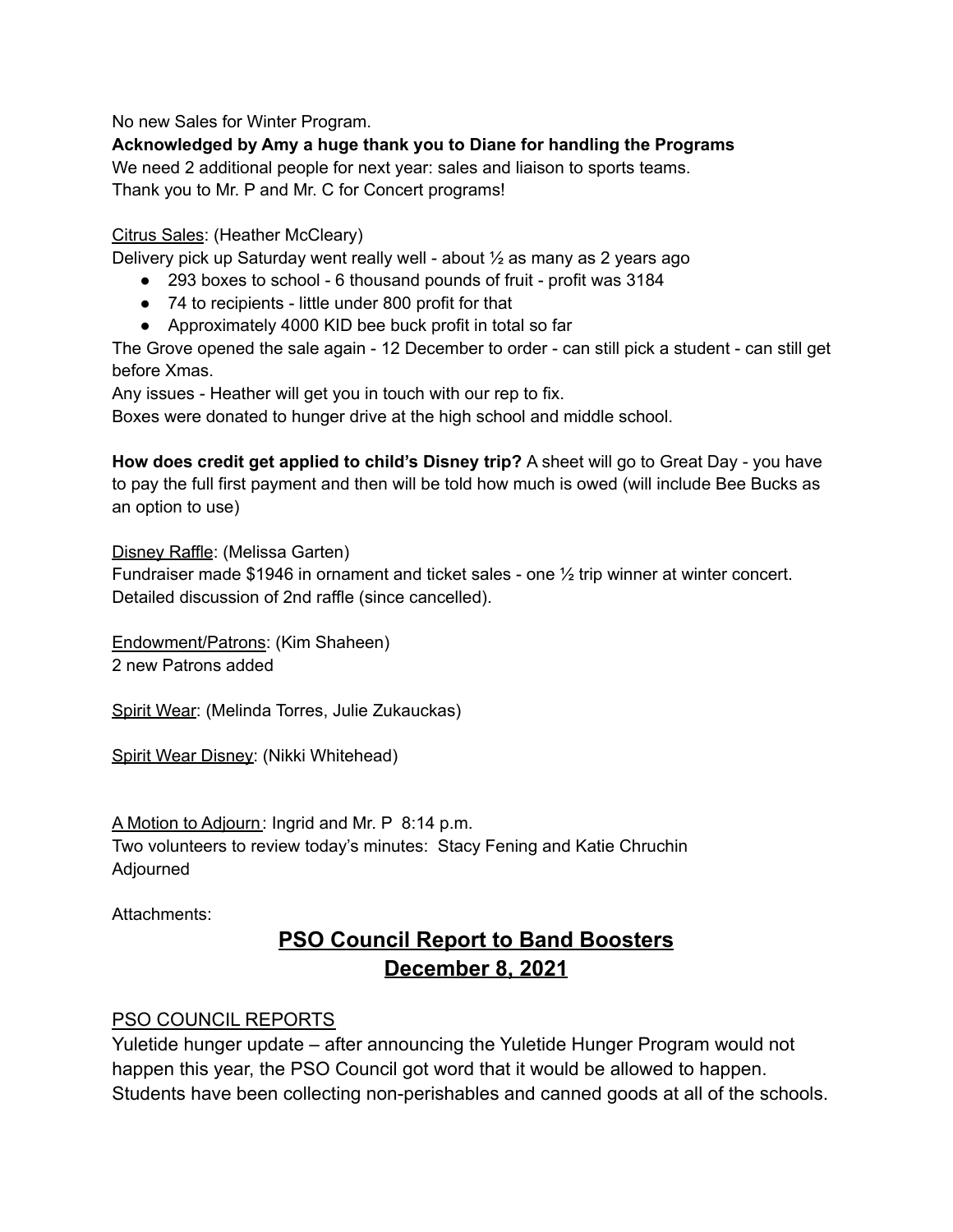The last day to turn in donations was Friday, December  $3<sup>rd</sup>$ . On Monday, December  $6<sup>th</sup>$ high school students helped at each building to pack up, and a truck came to each school and picked up all of the sorted and boxed items.

The Nominating Committee for the new elementary school is meeting this week to vote on the new PSO Board for the elementary school.

## BOARD PRESIDENT, FRED PEDERSON'S, REPORT

The Board will meet in December to discuss several policy changes. One of the policy changes being looked at is the bus system going from 3 tier to 2 tier next fall.

A number of contracts were voted on at the last meeting for the HS roof replacement, tennis courts, and stadium track.

The District Treasurer has assured the Board that the District is fiscally sound for the next 5 years.

The fair school funding act has had a positive impact for special needs students, 6 years for full funding

### SUPERINTENDENT, JOELLE MAGYAR'S, REPORT

The administration is working on finalizing the staffing for the new elementary school. They are about 90% completed. All teachers will be notified of their new assignments in January. Teachers will tour after they get their new assignments.

The building is coming along and still on time. It is currently being painted and cabinetry installed in classrooms. They will have full possession of the building in May. A ribbon cutting will happen the 1<sup>st</sup> week in August.

The BOSS/BEA contract negotiations went very well. All sides are pleased with how the process went and the final outcome.

Kindergarten registration begins in March. Stepping Stones Pre-school is completely full. Some of the pre-school will be at the new elementary building and some will stay at the current Blossom Hill facility.

There is no discussion at this point of making full day kindergarten tuition free. It would cost the district approximately \$400,000 to make that happen. Since it's always been tuition based at this point that's how it will stay.

# HIGH SCHOOL REPORT FROM PRINCIPAL KEVIN JAKUB